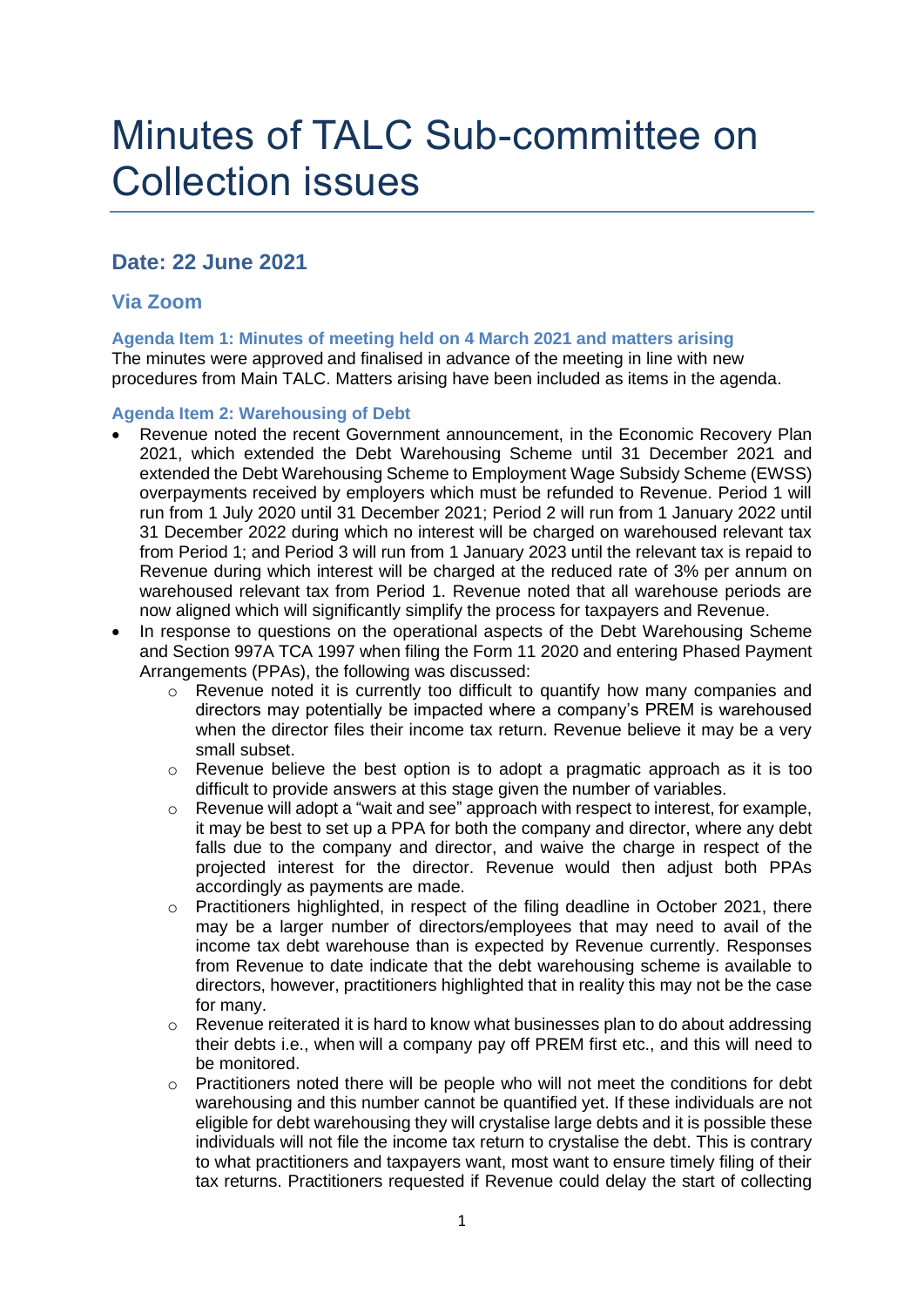the liability in a PPA or put a stop to the collection to allow the company to pay back the PREM in the interim, or, if there was another option to assist people with an unexpected liability that the company should be and is paying.

- o Revenue stated that PPA is available to assist people and there is flexibility with respect to a deferral on the PPA, as this was already an option during the pandemic, and there is scope as to how a PPA is managed for a director. Revenue have shown pragmatism around double charging of interest and will continue to adopt a pragmatic approach. Practitioners welcomed Revenue's commitment to adopt a pragmatic approach, however, noted that even with these options there will still be a cohort of taxpayers that will face unexpected or unforeseen difficulties when they file their income tax return in October, even if it is difficult to quantify this number currently.
- o Revenue confirmed that a review of current guidance would be undertaken to ensure that it clearly outlines the conditions of Section 997A for both a company and director/employee and the options available i.e., Debt Warehousing Scheme or PPA.
- $\circ$  Revenue also confirmed that when the director or employee files their ROS income tax return Form 11, the taxpayer can enter the PAYE paid amount as the return is self-assessment. Once the return is filed a Revenue caseworker will carry out background checks of the PAYE claimed against the PAYE paid are and where there is an anomaly there will be follow up by a case worker to Form 11 filers.

## **ACTION POINT**

Revenue to review Tax and Duty Manual in respect of Section 997A and Form 11 guidance and update where appropriate to ensure a standard approach is clearly outlined for taxpayers.

## **Agenda Item 3: COVID-19 measures**

## **New Business Resumption Support Scheme (BRSS)**

Revenue confirmed that legislation for this new Scheme was published today. Revenue guidance will issue shortly, however, need to wait for the Bill to be passed. Revenue confirmed the Scheme will operate similar to the Covid Restrictions Support Scheme (CRSS) and will be accessible through Revenue Online Services (ROS).

#### **CRSS**

Revenue provided an update on CRSS. There were approx. 22K businesses registered at the start of May and this number continues to decrease as businesses continue to reopen. Once businesses make a claim for the "Restart Week" payment the business will no longer have access to the CRSS. On ROS, the business must select a "tick box" for the "Restart Week" payment and a message will appear confirming that the business is recommencing trading and therefore no longer eligible for the scheme. A business must claim the "Restart Week" payment within 8 weeks of reopening, as provided in Revenue's Guidelines on the operation of the Covid Restriction Support Scheme.

#### **Agenda Item 4: Debt Management Services (DMS) update**

Revenue confirmed that Debt Management has resumed on an incremental basis, and to date Revenue has not been made aware of any issues. Practitioners queried how Revenue will engage with the new Examinership 'lite' process i.e., the Companies (Small Company Administrative Rescue Process and Miscellaneous Provisions) Bill 2021. Revenue stated that it fed into wider discussions on the drafting of the Bill and the Bill is due to be published shortly.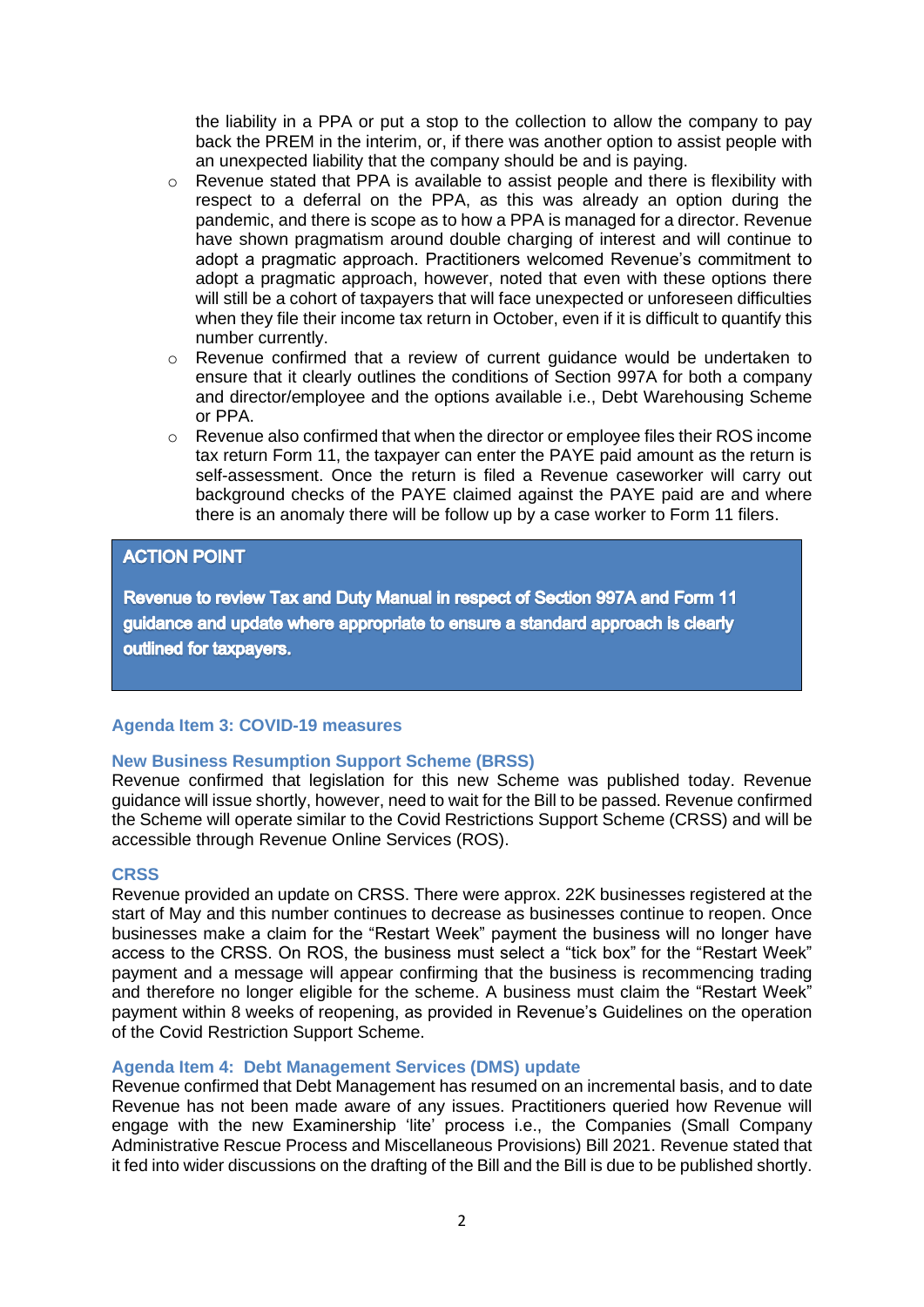Revenue confirmed that proposed legislation includes a provision to ensure that the process adviser will give notice to a creditor where an eligible company has excludable debt. The creditor must inform the process adviser, within 14 days, if they object to the inclusion of the excludable debt in the rescue plan. Excludable debt pertains to unpaid taxes and liabilities with respect to Revenue and the Department of Social Protection (DSP) and other liabilities arising from the Redundancy Payments and Protection of Employees Acts. State creditors such as the DSP and Revenue may opt out of the process on specified statutory grounds.

Where debt has been warehoused Revenue may opt out for the process and the company would have to exit the debt warehousing and enter another repayment arrangement with Revenue.

## **Agenda Item 5: ROS Issues**

## **eCG50 update**

Revenue provided an update on a number of developments since the previous TALC Collections Sub-committee meeting and confirmed work is underway to refine and enhance the eCG50:

- Queries were raised about the fields for entering the names and addresses for the vendor, purchaser and the property on the application being restrictive. Revenue confirmed that generally there is a standard length / limit on the number of characters on the eCG50.
- The application requests the inclusion of a "City" for the purchaser and vendor which is not always relevant but is a mandatory field for completion. Revenue agreed to review this.
- The vendor on the application is confined to the name of the entity registered on ROS. Practitioners highlighted that in some cases the vendor's name on the contract might be slightly different and this can cause an issue. Revenue agreed to review this.
- In the case of simultaneous signing and completion you cannot enter a date in the future for the date the contract is signed. Revenue confirmed the option to include a future date is still on the list for development and is expected to be finalised and delivered by July.
- Practitioners raised concerns where applications submitted default to a "1 January 1970" date of contract which needs to be manually overwritten by Revenue with the correct contract date before the clearance certificate issues. Revenue was not aware of scenarios where the eCG50 date of contract has defaulted to 1 Jan 1970 date and requested further details from practitioners.
- Practitioners had requested the removal of the details of an asset's original purchase cost from the clearance certificate (due to its sensitive nature). Revenue confirmed this is under development and is expected by September (if capacity permits).
- Revenue confirmed the ability to receive a copy of the eCG50 Certificate via the ROS inbox was supposed to happen in June but this development was delayed. Revenue confirmed this will be available in July.
- Practitioners raised an issue with the message that appears on ROS when the application is submitted, as the message appears to say the certificate has been approved and is causing confusion as it may be incorrectly identified as the CG50. Revenue stated this message should be helpful and in any event the PDF certificate will be in the ROS inbox shortly after so issues should not arise.

## **ACTION POINT**

Practitioners to provide more detail to Revenue in respect of cases where the eCG50 application defaults to 1 January 1970 date.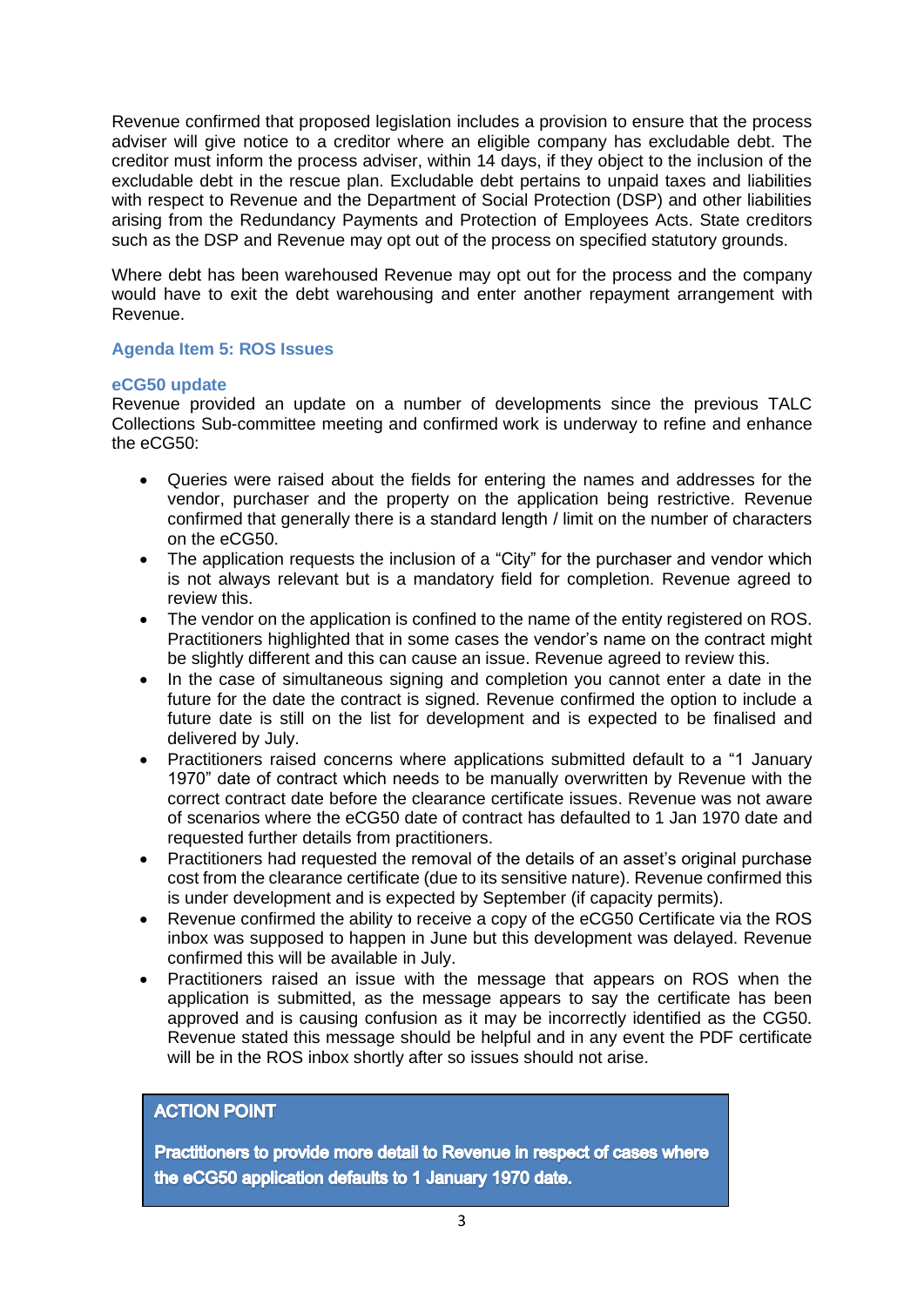## **Completing Form 11 for non-resident landlords**

Further to discussions from the previous TALC Collections Sub-committee meeting, practitioners requested whether Revenue could facilitate the filing of 2020 non-resident landlord returns by the taxpayer/their agent on ROS.

Revenue is currently working on updating the Form 11 Tax and Duty Manual to include additional guidance with respect to the two mandatory options/fields presented on the ROS Form 11, especially in cases where a Collection Agent has not been appointed and tax has not been withheld and returned by the tenant. Revenue has confirmed the ROS Form 11 2020 guidance will include additional information on a temporary measure to facilitate the filing of the returns in such situations.

Revenue has acknowledged that the guidance on any temporary measure needs to be clear and will confirm that selecting the particular option/field suggested does not constitute the filing of an incorrect return.

Practitioners also noted feedback from their members highlighting that the guidance states money should be paid to the Collections Agents bank account as opposed to the nonresident landlord. Revenue confirmed it will follow up with Revenue Legislation Services (RLS) but stated there are a number of mechanisms of collecting money. Revenue would not be prescriptive on how money is collected or paid. Revenue requested separate correspondence on this matter to consider further.

On a separate point Revenue also stated that additional guidance may be included in the Form 11 TDM to highlight, in respect of the concession to disapply BIK where the employer pays the TWSS liability for the employee, that taxpayers can calculate their income tax liability with and without the TWSS on ROS (without submitting either version) and compare these liabilities to arrive at the correct TWSS liability to provide to their employer (if the employer wishes to pay). Practitioners noted this would be helpful for some taxpayers but that many may already be carrying out this exercise. It was noted that some employees may not want to provide a calculation to their employer if it contains sensitive information, such as other sources of income. Revenue noted that the inclusion of the information in the guidance is only to assist taxpayers that may wish to calculate the TWSS liability and is not mandatory.

## **ACTION POINTS**

Revenue to include a note in the Form 11 TDM to confirm that selecting the option that states withholding tax was withheld, even where it was not, will not constitute an incorrect return.

Practitioners to provide additional information on the issue raised in respect of the guidance stating money should be paid to the Collection Agents bank account. Revenue to consider this and follow up with RLS.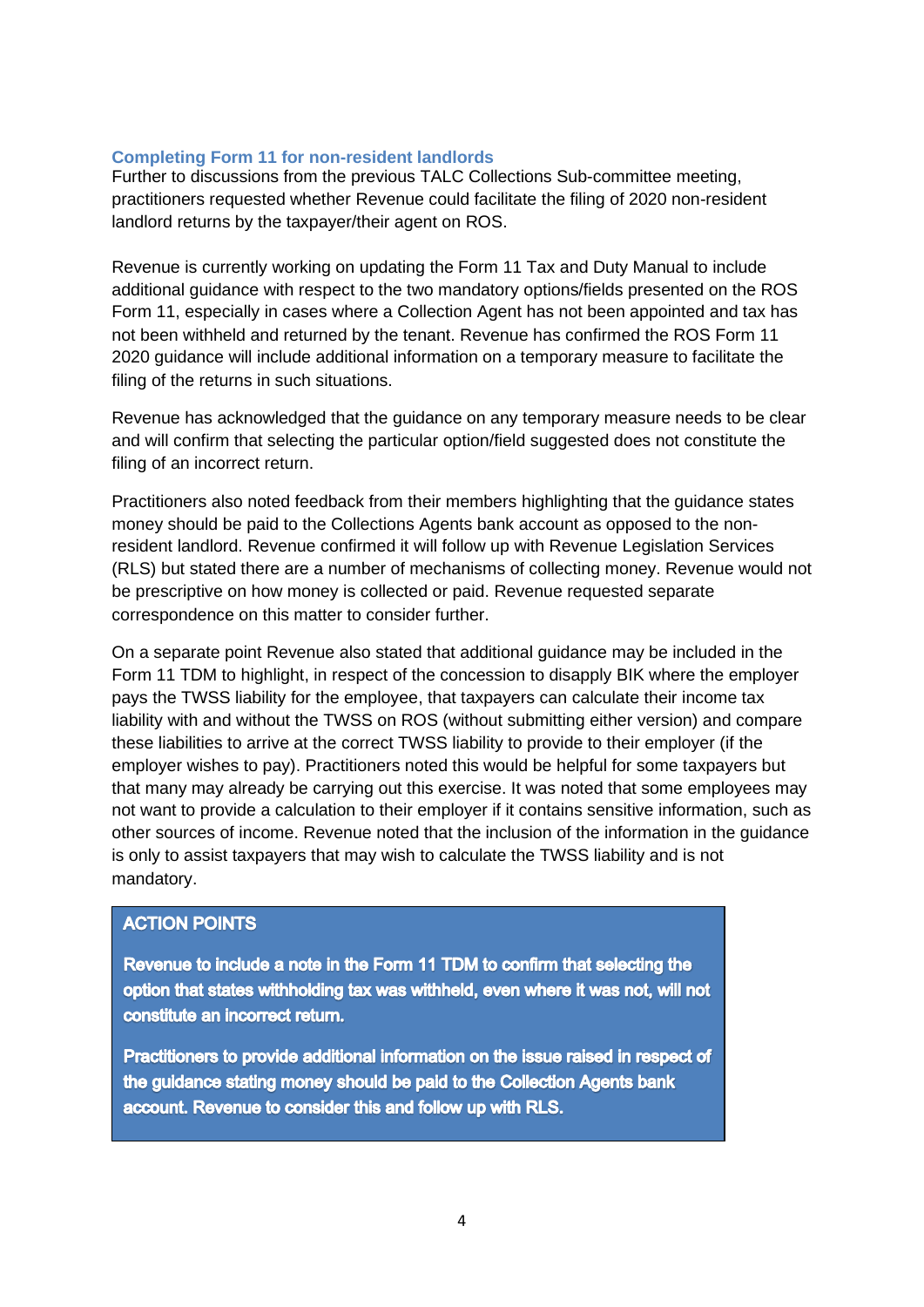#### **Claiming R&D Tax Credit for Small and Micro companies**

A field for the small and micro Research and Development (R&D) Tax Credit special rate of 30% was included in the corporation tax return Form CT1 for accounting years ending in 2021, however, the enhanced R&D Tax Credit for Small and Micro companies is subject to a Ministerial Order. Practitioners requested how Revenue will treat corporation tax returns which have been filed with claims for the 30% R&D tax credit. Practitioners also requested whether Revenue will allow companies who mistakenly include a claim for the 30% rate to claim an automatic credit at 25%. Revenue requested additional examples on this matter to consider it further.

#### **ACTION POINT**

Practitioners to provide additional examples to Revenue of Small and Micro companies filing tax returns and selecting the 30% R&D Tax Credit rate.

#### **EII reflection of increase in relief on ROS Form 11**

Practitioners highlighted an issue with the ROS Form 11 for 2020, which is restricting Employment Investment Incentive (EII) relief to €150,000 and not the extended relief amount of €250,000 for 2020 onwards. Revenue is working to update the ROS Form 11 in respect of this and will revert to practitioners as soon as possible.

#### **Agenda Item 6: PAYE**

## **Update on request for concession with Form 12 and 53 weeks**

Practitioners requested an update on the request for a concession for employers who incorrectly operated the 53 week basis for tax credits in 2020, given the challenges faced by employers in 2020 due to COVID-19 disruption. Revenue confirmed this matter is still under consideration and will revert separately.

#### **Update on request for the development of a summary of payroll submissions on ROS**

In relation to the request for the development of a summary of payroll submissions processed, to be made available through ROS, Revenue confirmed this matter is still ongoing and will revert separately. Revenue confirmed development of this is planned for the end of the year to be ready early in 2022.

## **COVID-19 Pandemic Unemployment Payment (COVID-PUP) practical issues/advice when ceasing claims**

Revenue stated the key message is that as soon as someone resumes work they must notify the Department of Social Protection (DSP) to confirm the COVID-PUP claim is closed. Some anecdotal evidence shows some people do not notify DSP in an attempt to get paid a week in arrears, however, the way the COVID-PUP payments work means that people are paid a week in arrears so they will not be without pay for the week they recommence employment. Revenue noted the new RPN process i.e., Revenue check with DSP on Tuesdays and the new RPNs are available on the Wednesday week after the person goes back to work.

Revenue also stated that people will not return to a Cumulative basis of taxation in general, but that a review will be carried out in August to assess this position. For example, where someone is on the full rate of COVID-PUP (€350 per week) the standard tax credits will have a shortfall of around €6.80 a week and therefore Week 1 basis should apply in this scenario. Where someone is on the lower COVID-PUP rates an underpayment may arise and this is where Revenue may change the individual from Week 1 to Cumulative basis of taxation.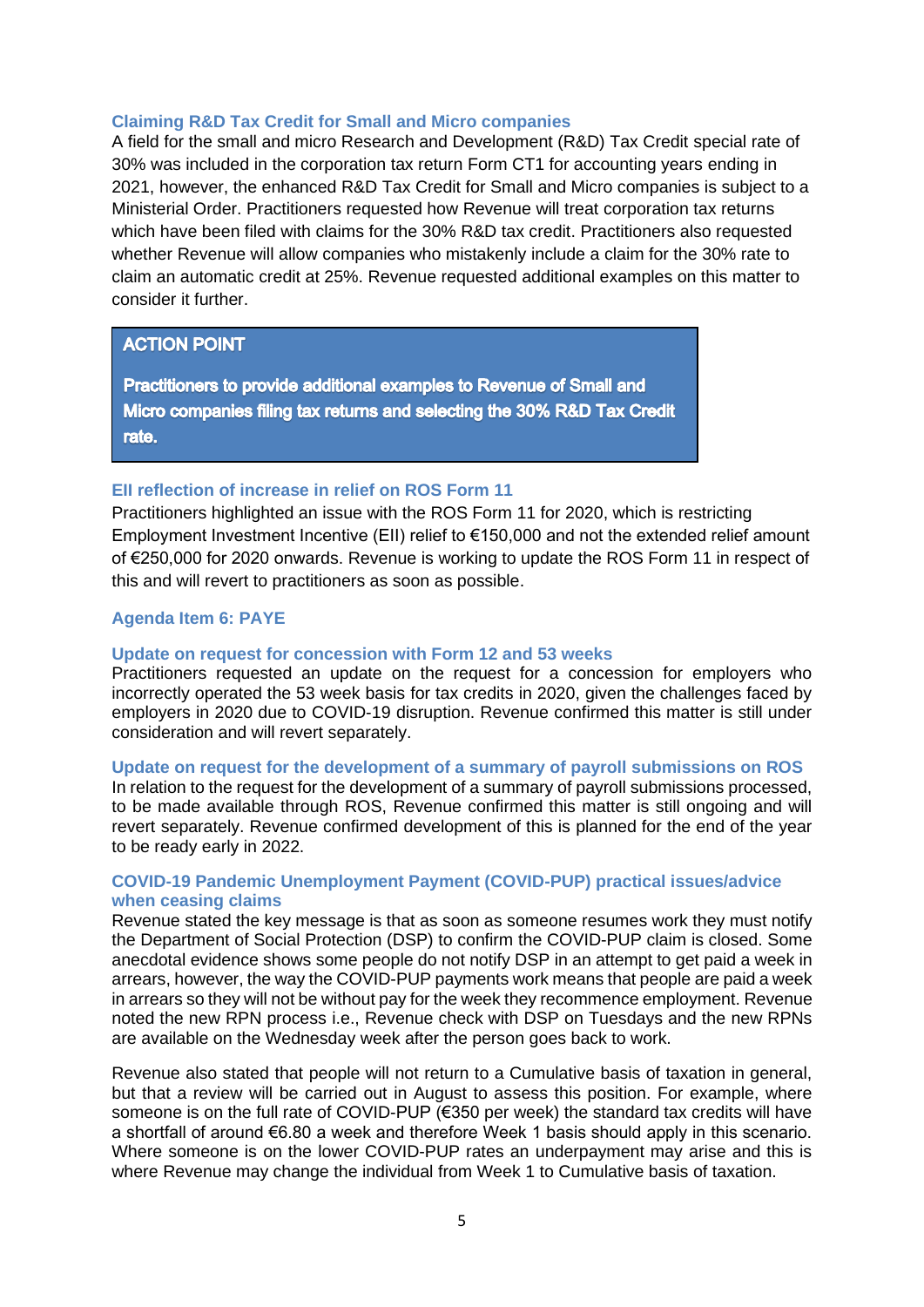#### **SCSB based on normal salary or salary paid under TWSS**

Practitioners requested whether Revenue could confirm if a worker can base their Standard Capital Superannuation Benefit (SCSB) calculation on their normal salary per the employment contract or must the SCSB reflect actual salary paid while the employer claimed the Temporary Wage Subsidy Scheme (TWSS). Revenue is still considering this issue and will revert as soon as possible.

**Agenda Item 7: Reporting on subgroups – My Enquiries/iXBRL**

#### **iXBRL**

Revenue confirmed the late filing surcharge will recommence from 1 July 2021.

#### **MyEnquiries**

The MyEnquiries subgroup met on 16 June and practitioners noted it is helpful to have regular meetings. Practitioners also recognised the huge amount of effort that has gone on behind the scenes in Revenue to respond to queries. Revenue advised where the query is quite long/complex changes have been made to make it easier to move the query up to a supervisor.

Queries were raised in relation to issues where a team is working on something and a junior member of the team interacts with Revenue and may be on annual leave or study leave when a response is received through MyEnquiries, the other team members cannot access the message on MyEnquiries. Revenue confirmed it is looking at this in the background but highlighted one of the functions in MyEnquiries already is where a "team email" can be set up by the ROS administrator.

Revenue will consider adding guidance where staff leave/retire. Practitioners also raised potential issues with the new compliance intervention framework where something is raised through My Enquiries.

#### **Agenda Item 8: PSWT**

Practitioners raised issues with the new electronic Professional Services Withholding Tax (ePSWT) system where the specified person is not the chargeable person. An example of this is where the HSE requires a doctor to be appointed to each medical card patient, rather than just a GP practice and this results in the employee being the specified person.

Revenue noted this is an issue that is a cause for concern and confirmed that the updated TDM had been drafted specifically to address PAYE only specified persons. Revenue does not want to create confusion for a particular sector and ePSWT is highlighting practices Revenue were not aware of. Revenue is unsure how someone can pass on a PSWT credit that is claimed by another entity, and while an agreement may be in place Revenue stated this does not align with the ePSWT legislation.

Revenue confirmed other updates to ePSWT, such as, allowing PAYE persons in MyAccount to have similar access to the link that shows the deduction and Payment Notifications and this is due to go live on 24 June. Revenue is trying to take paper out of the system and make it more efficient for people.

Practitioners are not sure how the system would work in practice and some taxpayers, such as doctors, are being placed in a position outside of their control. Revenue confirmed it wants to get the system "up and running" and address the issues as they arise as this issue is about a particular sector. Revenue will work to make any necessary changes, therefore the go live date of 1 July is not changed.

Revenue also noted that the Form 11 for 2021 will not be pre-populated with the ePSWT information but envisage that the Form 11 for 2022 will be pre-populated. Revenue did not expect that anyone filing a Form 12 would claim a PSWT credit therefore a review of this is now needed.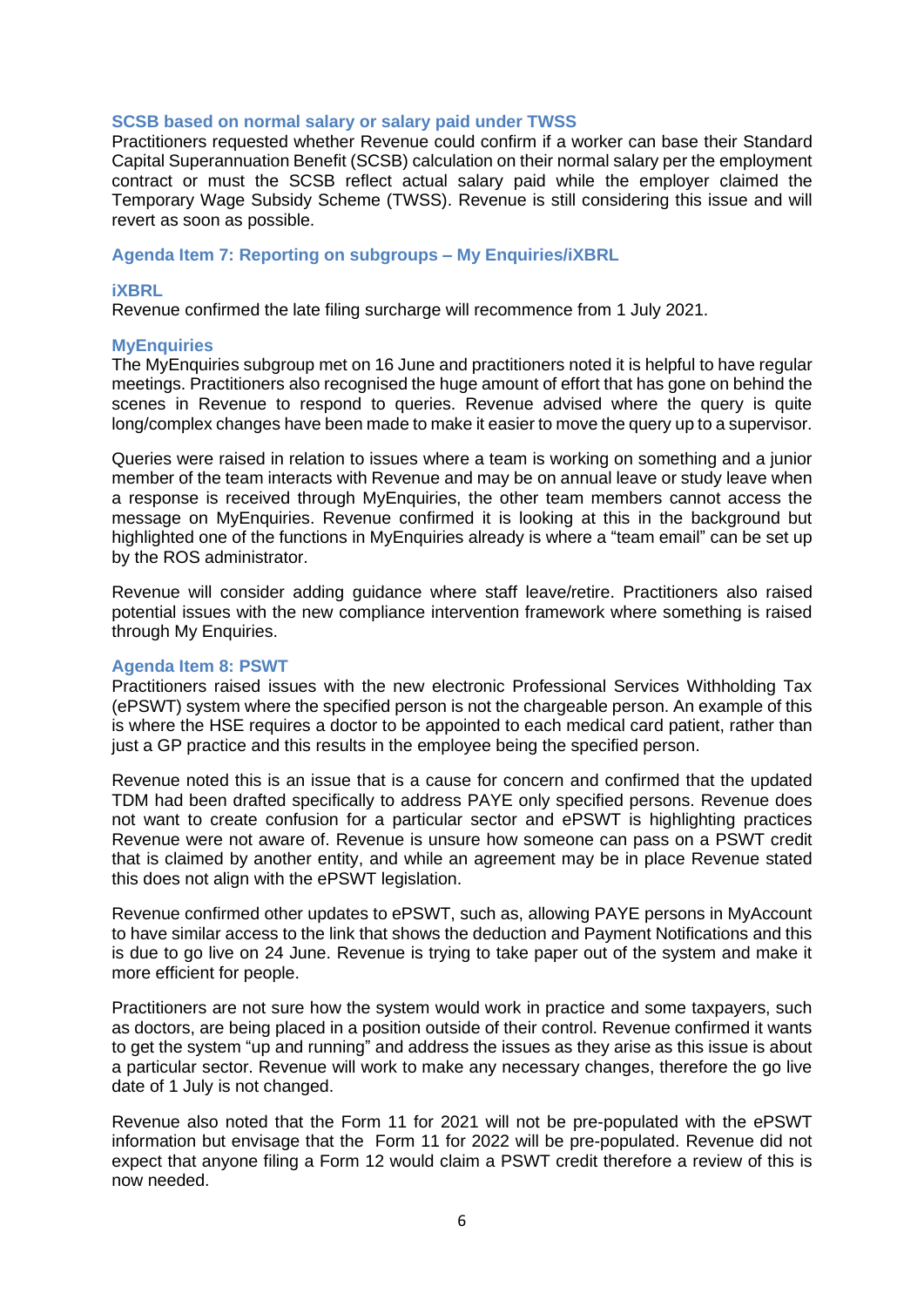## **Agenda Item 9: AOB**

#### **Request for guidance on the accounts menu for the Form 11 2020**

Revenue confirmed an appendix has been drafted for the draft TDM which will answer practitioners' questions and will be published shortly.

## **Demand for balance of income tax due**

Practitioners noted recent cases where a Form 11 2020 has been filed and a demand has been issued for immediate payment of tax, even where the preliminary tax conditions were met. Revenue requested details of these cases for review.

## **ACTION POINT**

Practitioners to provide details of cases where demand notices have issued for immediate payment of Form 11 2020 liability.

#### **RCT Bulk Rate Reviews in September**

Revenue advised that an RCT Bulk Rate Review (BRR) is scheduled for September 2021. Normally, the BRR is conducted twice annually, but the BRR scheduled for September 2020 and March 2021 did not go ahead due to the pandemic. Revenue reminded that subcontractors and agents can carry out a "self-review" on ROS in advance of the BRR to check if any payments or returns are outstanding in order to rectify the position before the BRR and ensure the RCT withholding rate does not increase. Revenue advised those using the self-service feature can now check their rate and compliance position but should not request/apply a new rate, or the new rate will apply immediately.

#### **Bank Accounts**

Revenue advised a project has been underway to transfer Revenue bank accounts to a single bank provider (Danske Bank). Revenue advised that the two Bank of Ireland accounts used for electronic funds transfers (EFT) will close on 30 June 2021. Approximately 810 taxpayers use these two accounts for EFT payments and Revenue has written to this cohort of taxpayers to notify them that the accounts will close on 30 June.

#### **Local Property Tax**

Practitioners stated that the recent announced changes to Local Property Tax (LPT) may need to be discussed in more detail at the next meeting.

| <b>Irish Tax Institute</b>                 | <b>Revenue</b>           |
|--------------------------------------------|--------------------------|
| Mr Stephen Gahan (Chair)                   | Mr Joe Howley            |
| Ms Mary Healy                              | <b>Mr Leonard Burke</b>  |
| Mr Paul Wallace                            | Ms Maura Conneely        |
| Mr Andrew Thompson                         | Mr Pat O'Shea            |
| Ms Lorraine Sheegar (Minutes Co-ordinator) | <b>Ms Sinead Sweeney</b> |
|                                            | Mr Pat Murphy            |
| <b>Law Society</b>                         | Ms Geraldine Hegarty     |
| Ms Ruth Higgins                            | Ms Katie Clair           |
| Ms Deirdre Barnicle                        |                          |
|                                            |                          |
| <b>CCAB-I</b>                              |                          |
| Ms Norah Collender                         |                          |
| Mr Gerry Higgins                           |                          |